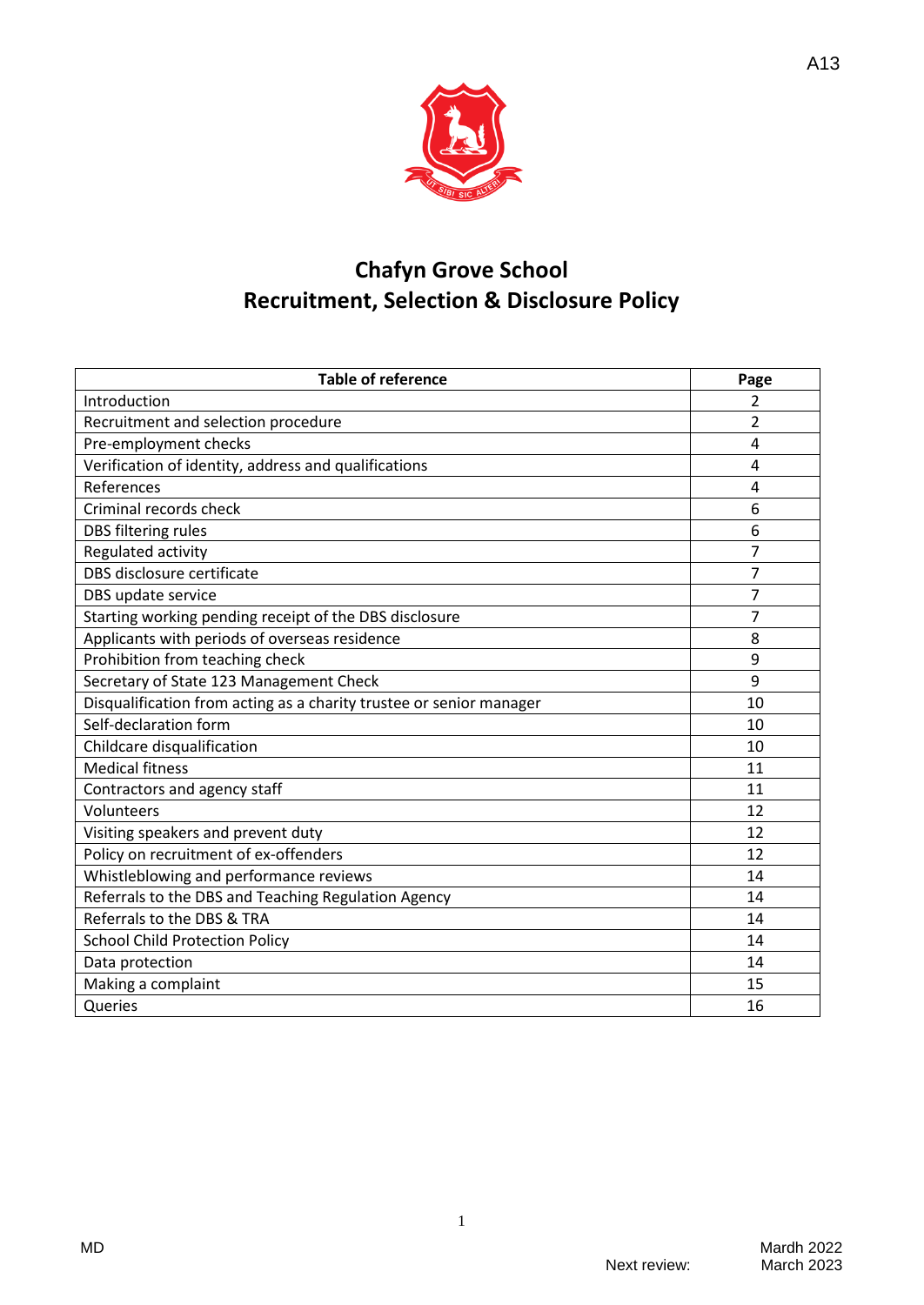### **Introduction**

Chafyn Grove School is committed to providing the best possible care and education to its pupils and to safeguarding and promoting the welfare of children and young people. The School is also committed to providing a supportive and flexible working environment to all its members of staff. The School recognises that, in order to achieve these aims, it is of fundamental importance to attract, recruit and retain staff of the highest calibre who share this commitment.

The aims of the School's recruitment policy are as follows:

- to ensure that the best possible staff are recruited on the basis of their merits, abilities and suitability for the position
- to ensure that all job applicants are considered equally and consistently
- to ensure that no job applicant is treated unfairly on any grounds for any protected characteristics as listed in Section 4 of the Equalities Act 2010, including: race, colour, nationality, ethnic or national origin, religion or religious belief, sex or sexual orientation, pregnancy and maternity, any gender reassignment, marital or civil partner status, disability or age
- to ensure compliance with all relevant legislation, recommendations and guidance including the statutory guidance published by the Department for Education (**DfE**), *Keeping children safe in education* (**KCSIE, Sept 2021**), *Disqualification under the Childcare Act 2006* (**DUCA**), the Prevent Duty Guidance for England and Wales 2015 (the **Prevent Duty Guidance**) and any guidance or code of practice published by the Disclosure and Barring Service (**DBS**); and
- to ensure that the School meets its commitment to safeguarding and promoting the welfare of children and young people by carrying out all necessary pre-employment checks.

Employees involved in the recruitment and selection of staff are responsible for familiarising themselves with and complying with the provisions of this policy.

An entry will be made on the School's Single Central Register for all current members of staff at the School, the Governors and all individuals who work in regular contact with children including volunteers, supply staff, contractors and those employed as third parties.

#### **Recruitment and selection procedure**

All applicants for employment will be required to complete an application form containing questions about their academic and employment history and their suitability for the role. Incomplete application forms will be returned to the applicant where the deadline for completed application forms has not passed. Should there be any gaps in academic or employment history, a satisfactory explanation must be provided. A curriculum vitae will not be accepted in place of a completed application form.

All applicants will receive a job description and person specification for the role applied for. Applicants will be advised that the School is committed to the safeguarding and promoting the welfare of children and young people and that any previous employer of an applicant may be contacted at agreed and appropriate stages of the application. All applicants will be sent a link to the school website to access the policy on Recruitment, Selection and Disclosure and Safeguarding Policy.

Shortlisted applicants will be invited to attend a formal interview at which their relevant skills and experience will be discussed in more detail. All shortlisted applicants will be questioned at interview about their suitability to work with children. The interview panel will be conducted by a panel of at least two people and at least one member will be trained in safer recruitment as required by 'School Staffing (England) Regulations (2009).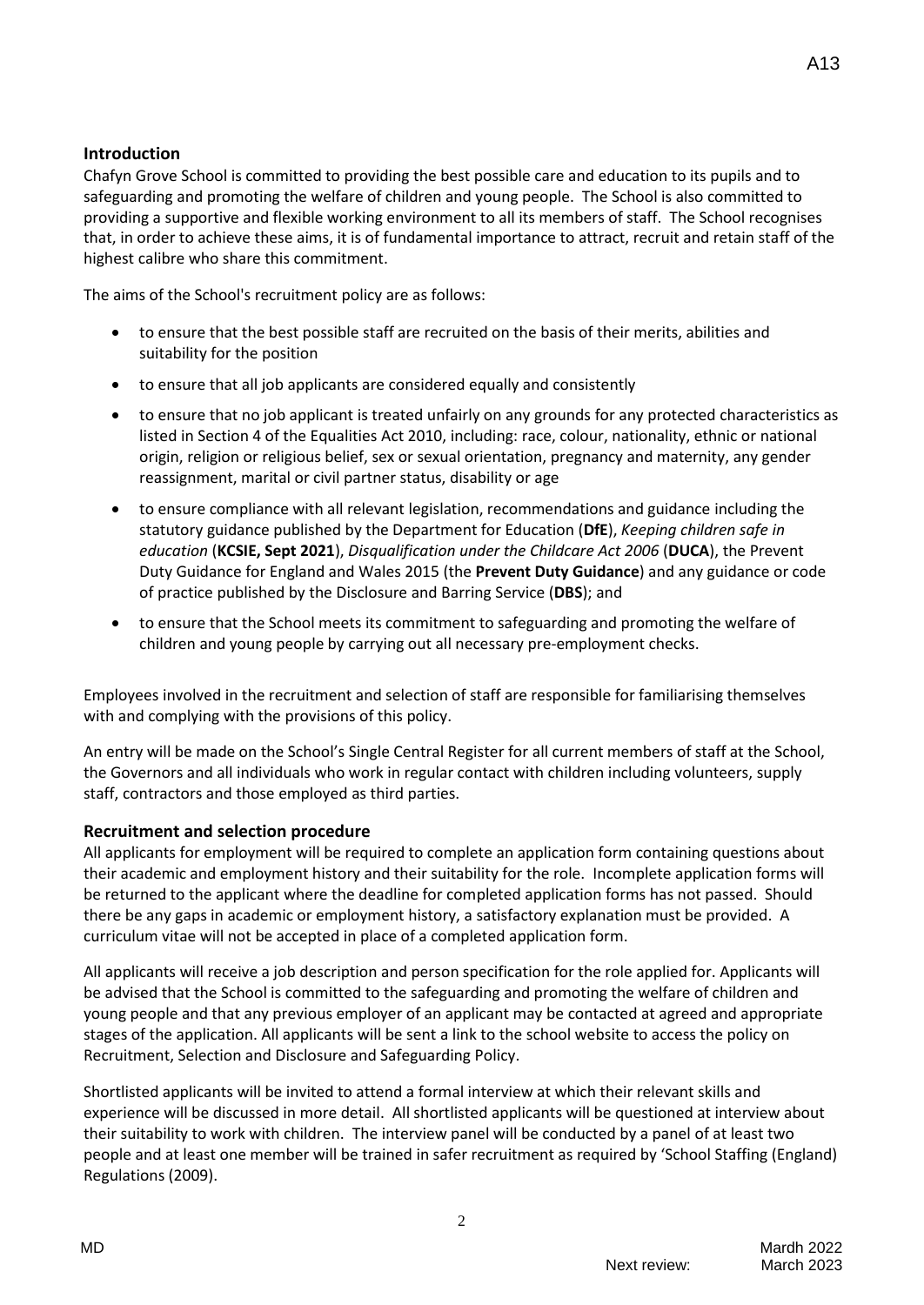Any inconsistencies, gaps or anomalies in the information on academic or employment history and references received will be examined and discussed in detail.

If it is decided to make an offer of employment following the formal interview, any such offer will be conditional on the following:

- the agreement of a mutually acceptable start date and the signing of a contract incorporating the School's standard terms and conditions of employment
- verification of the applicant's identity (where that has not previously been verified)
- verification of qualifications, whether professional or otherwise, which the School takes into account in making the appointment decision, or which are referred to in the application form, whether a requirement for the role or not
- verification of the applicant's employment history
- having regard to KCSIE (Sept 2021) a minimum of two references will be sought, one of which will be from a senior person with appropriate authority (such as a School or College Head/Principal) from the appointee's current or most recent employer, or educational establishment, if currently in full time education. This will be for both internal and external candidates. References will be sought prior to interview on shortlisted candidates, wherever possible. The only exception to this is where an applicant has indicated that they do not wish their current employer to be contacted prior to appointment being confirmed.
- for positions which involve "teaching work", information about whether the applicant has ever been referred to, or is the subject of a sanction, restriction or prohibition issued by the Teaching Regulation Agency (TRA) which renders them unable or unsuitable to work at the School
- for applicants who have carried out teaching work outside the UK, information about whether the applicant has ever been referred to, or is the subject of a sanction issued by a regulator of the teaching profession in any other country which renders them unable or unsuitable to work at the School
- where the position amounts to "regulated activity the receipt of an enhanced disclosure from the DBS which the School considers to be satisfactory
- where the position amounts to "regulated activity" the receipt of an enhanced disclosure with barred list check from the DBS which the School considers is satisfactory. If the applicant is registered to the DBS update service at Enhanced level this is checked online. Confirmation is also required that the applicant is not named on the Children's Barred List.
- A satisfactory check that the applicant is not subject to a teaching prohibition order issued by the Secretary of State.
- for management positions, confirmation that the applicant is not subject to a direction under section 128 of the Independent Education Provision in England (Prohibition in management) Regulations 2014 which prohibits, disqualifies or restricts them from being involved in the management of an Independent School. The School will carry out this check on all appointment to management positions even if the applicant is internal. For the purposes of this check, management positions will include Head Teachers, department heads, all staff on the senior management team (including non-teaching staff) and Governors.
- confirmation that the applicant is not disqualified from acting as a trustee / governor or senior manager of a charity under the Charities Act 2011
- confirmation that the applicant is not disqualified from working in connection with early or later years provision, if applicable to the position.
- verification of the applicant's medical fitness for the role via the receipt of a satisfactory health questionnaire so that the School can satisfy itself that an applicant has the appropriate level of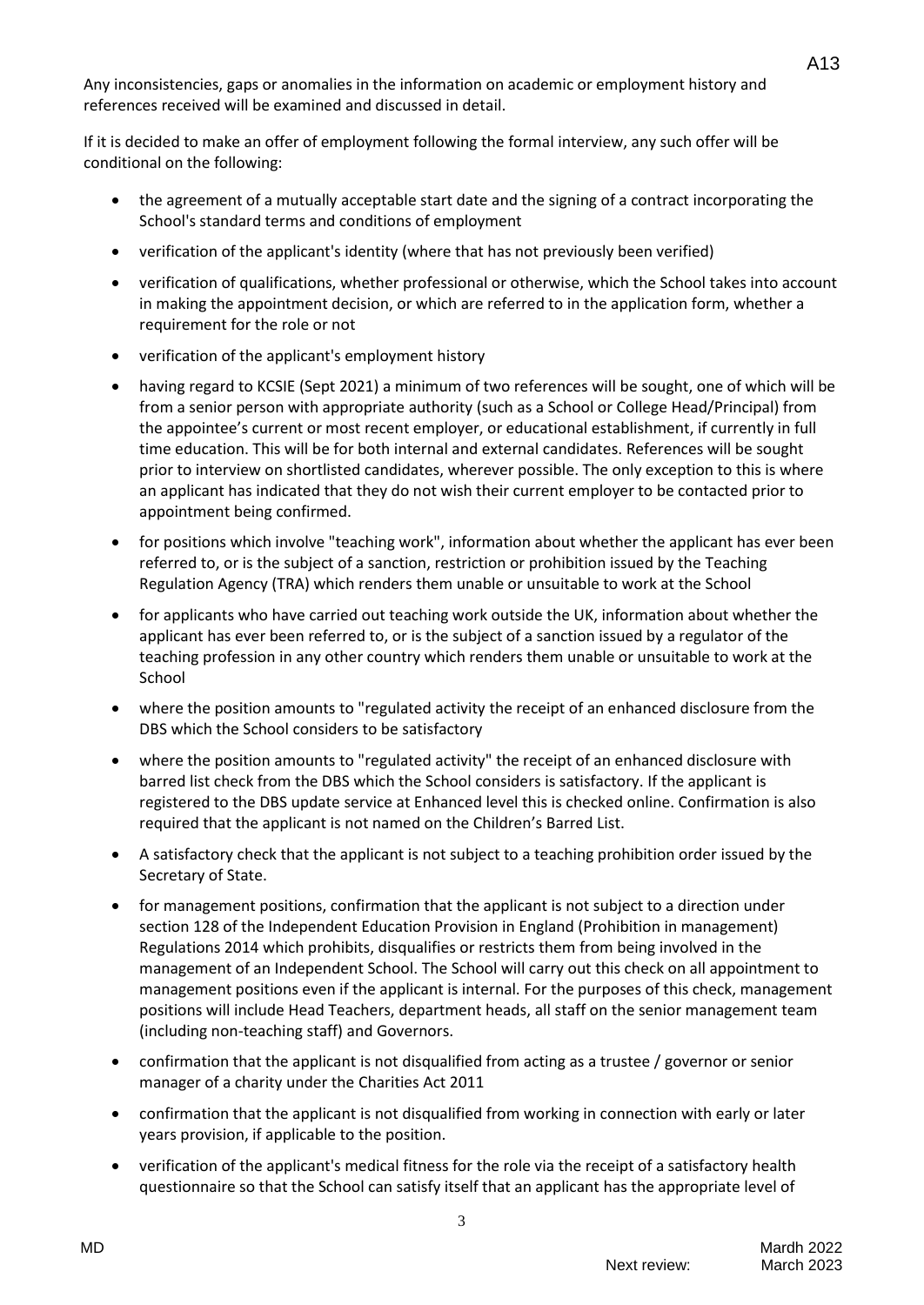physical and mental fitness in accordance with the Education (Health Standards) (England) Regulations 2003.

- Verification of the applicant's right to work in the UK
- any further checks which the School decides are necessary as a result of the applicant having lived or worked outside of the UK which may include an overseas criminal records check, certificate of good conduct or professional references.
- Other pre-employment checks as the School is required to complete in accordance with its statutory or regulatory obligations, including the National Minimum Standards for Boarding Schools (NMS) or Early Years Foundation Stage (EYFS).

In exceptional circumstances, such as a delay in the return of a DBS Disclosure, a successful applicant will only be permitted to commence employment at the School in accordance within KCSIE guidelines. In such circumstances a barred list check will be carried out before starting and a risk assessment will be undertaken and signed by the Head. The risk assessment will identify suitable supervision arrangements pending the DBS disclosure and will be reviewed weekly. The Risk assessment will be placed in the applicants personnel file.

#### **Pre-employment checks**

In accordance with the recommendations set out in KCSIE, DUCA and the requirements of the Education (Independent School Standards) Regulations 2014 and the Boarding schools: national minimum standards*)* the School carries out a number of pre-employment checks in respect of all prospective employees.

In addition to the checks set out below, the School reserves the right to obtain such formal or informal background information about an applicant as is reasonable in the circumstances to determine whether they are suitable to work at the School. This may include internet and social media searches.

In fulfilling its obligations under the Equalities Act 2010, the School does not discriminate on the grounds of age, disability, gender reassignment, marriage and civil partnership, pregnancy and maternity, race, religion or belief and sex.

#### **Verification of identity, address and qualifications**

All applicants who are invited to an interview will be required to bring with them evidence of identity, right to work in the UK, address and qualifications as set out below and in the list of valid identity documents at Appendix 1 (these requirements comply with DBS identity checking guidelines):

- one document from Group 1; and
- two further documents from either of Group 1, Group 2a or Group 2b, one of which must verify the applicant's current address; and
- original documents confirming any educational and professional qualifications referred to in their application form.

#### **Please note that originals of the above documents are required. Photocopies or certified copies are not sufficient.**

Where an applicant claims to have changed their name by deed poll or any other means (e.g. marriage, adoption, statutory declaration) they will be required to provide documentary evidence of the change.

The School asks for the date of birth of all applicants to assist with the vetting of the applicants. Proof of date of birth is necessary so that the School may verify the identity of, and check for any unexplained discrepancies in the employment and education history of all applicants. The School does not discriminate on the grounds of age.

The School askes for this information at interview to ensure that the person attending interview is who they claim to be, to ensure that they are permitted to work at the school if appointed and that they hold the qualifications that have been requested (if applicable).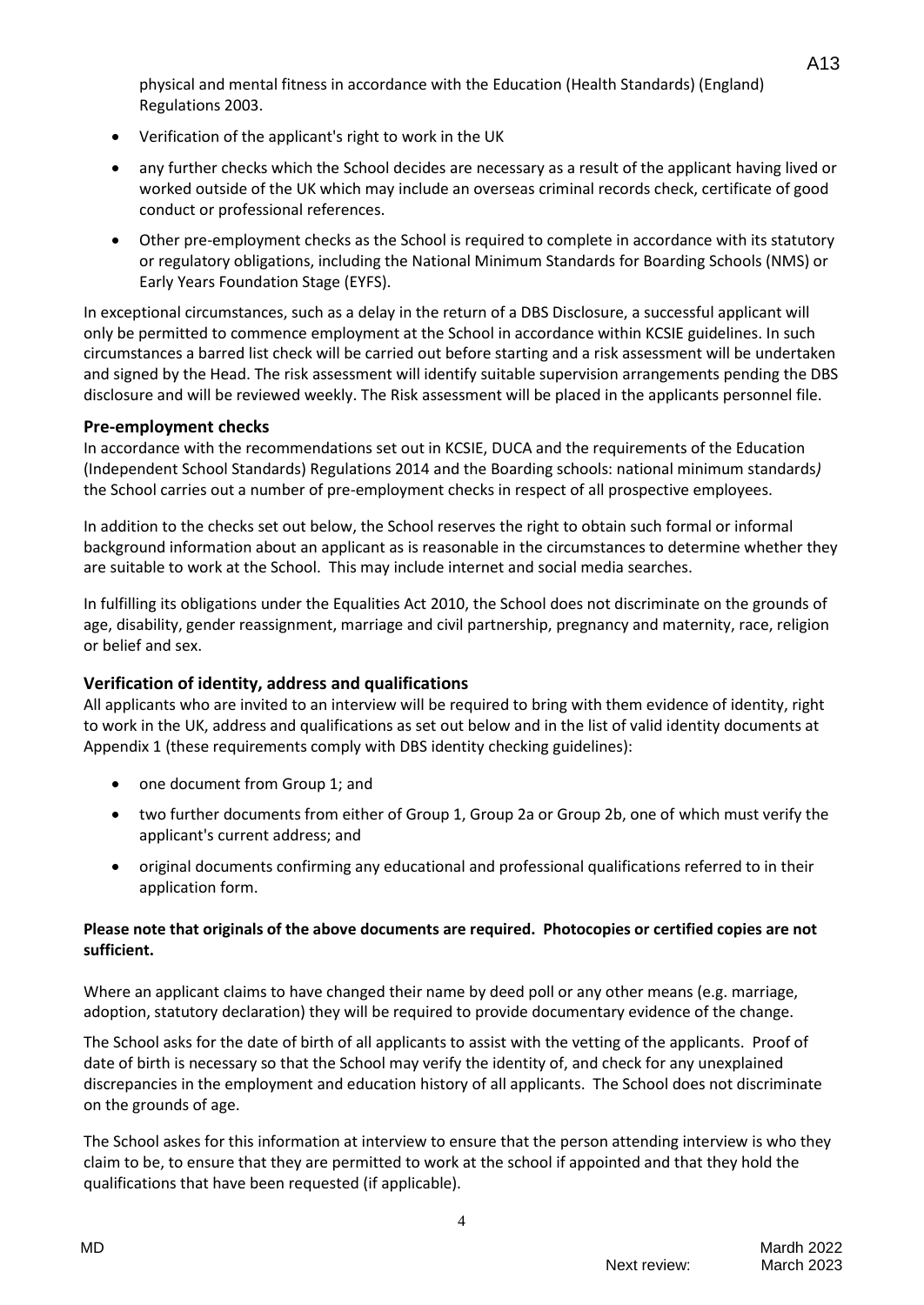### A13

#### **References**

The school will endeavour to obtain references to be taken up on short listed applicants prior to interview. Please note that no questions will be asked about health or medical fitness prior to any offer of employment being made.

All offers of employment will be subject to the receipt of a minimum of two references (in most cases three references will be sought) which are considered satisfactory by the School as follows:

- 1. One of the references must be from the applicant's current or most recent employer.
- 2. If the current / most recent employment does / did not involve work with children, then a reference should be obtained from the relevant employer from the last time the applicant worked with children
- 3. Verification of the most recent period of employment and reasons for leaving should be obtained
- 4. The second reference should be from the employer with whom the applicant most recently worked with children. Both references are to be completed by a senior person with the appropriate authority (or Headteacher/Principle if from a School or College) and should not be a relative or someone known to the applicant solely as a friend.

All referees will be asked whether they believe the applicant is suitable for the job for which they have applied and whether they have any reason to believe that the applicant is unsuitable to work with children. All referees will be sent a copy of the job description and person specification for the role for which the applicant has applied. If the referee is a current or previous employer, they will also be asked to confirm the following:

- the applicant's dates of employment, salary, job title / duties, reason for leaving, performance, sickness and disciplinary record (questions about health or sickness records will only be included in reference requests sent out after the offer of employment has been made)
- whether the applicant has ever been the subject of disciplinary procedures involving issues related to the safety and welfare of children (including any in which the disciplinary sanction has expired), except where the issues were deemed to have resulted from allegations which were found to be false, unsubstantiated or malicious
- whether any allegations or concerns have been raised about the applicant that relate to the safety and welfare of children or young people or behaviour towards children or young people, except where the allegation or concerns were found to be false, unsubstantiated or malicious

The School will only accept references obtained directly from the referee and it will not rely on references or testimonials provided by the applicant or on open references or testimonials.

The School will compare all references with any information given on the application form. Any discrepancies or inconsistencies in the information will be taken up with the applicant and the relevant referee before any appointment is confirmed.

Where a reference is not received prior to interview it will be reviewed upon receipt. Any discrepancies identified between the reference and the application form and/or the interview assessment form will be considered by the School. The applicant may be asked to provide further information or clarification before an appointment can be confirmed.

If factual references are received i.e. those which contain limited information such as job title and dates of employment, this will not necessarily disadvantage an applicant although additional references may be sought before an appointment can be confirmed.

The School will always verify any information with the person who provided the reference or request further information if required.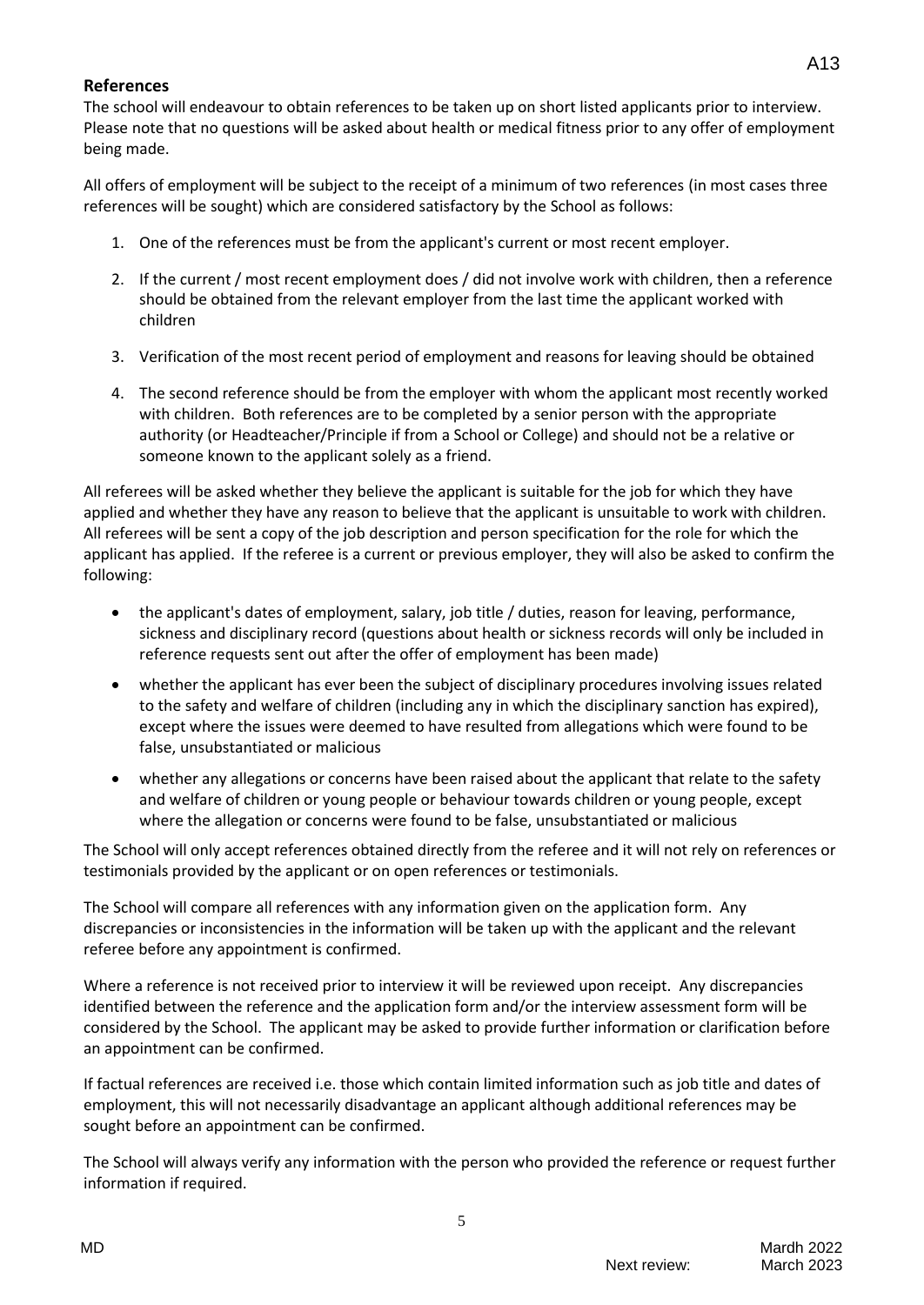All internal candidates who apply for a new role at the School will have their application assessed in accordance with this procedure. References will be taken up on all internal candidates as part of the application process but can be provided by colleagues as the School will be the most recent employer.

### **Criminal records checks**

Prior to 29 May 2013 an enhanced disclosure contained details of all convictions on record (including those which are defined as "spent" under the Rehabilitation of Offenders Act 1974) together with details of any cautions, reprimands or warnings held on the Police National Computer. It could also contain non-conviction information from local police records which a chief police officer considered relevant to the role applied for at the School.

### **DBS filtering rules**

With effect from 29 May 2013 the DBS commenced the filtering and removal of certain specified information relating to old and minor criminal offences from all criminal records disclosures. The filtering rules developed by the DBS and the Home Office designate certain spent convictions and cautions as "protected". "Protected convictions and cautions are not included in a DBS certificate and job applicants are not required to disclose them during the recruitment process. It is unlawful for an employer to take into account a conviction or caution that should not have been disclosed. If a protected conviction or caution is inadvertently disclosed to the School during the recruitment process it must be disregarded when making a recruitment decision.

The rules were updated on 28<sup>th</sup> November 2020 as follows:

- warnings, reprimands and youth cautions will no longer be automatically disclosed on a DBS certificate
- the multiple conviction rule has been removed, meaning that if an individual has more than one conviction, regardless of offence type or time passed, each conviction will be considered against the remaining rules individually, rather than all being automatically disclosed.

Please refer to the Ministry of Justice DBS Filtering Guidance 19 November 2020: <https://www.gov.uk/government/publications/dbs-filtering-guidance/dbs-filtering-guide>

DBS and the Home Office have developed a set of filtering rules relating to spent convictions which work as follows:

### **For those aged 18 or over at the time of an offence**

A spent criminal conviction for an offence committed in the United Kingdom will be removed from a DBS disclosure if:

- eleven years have elapsed since the date of conviction;
- it is the person's only offence; and
- it did not result in a custodial sentence.

It will not be removed under any circumstances if it appears on a list of "**specified offences**" which must always be disclosed. If a person has more than one offence on their criminal record, then details of all their convictions will always be included.

A caution received when a person was aged 18 or over for an offence committed in the United Kingdom will not be disclosed if six years have elapsed since the date it was issued, and if it does not appear on the list of "specified offences".

#### **For those aged under 18 at the time of an offence**

A spent conviction for an offence committed when a person was under the age of 18 will not be disclosed in a DBS certificate (and does not have to be disclosed by a job applicant) if:

- (a) five and a half years have elapsed since the date of conviction;
- (b) it did not result in a custodial sentence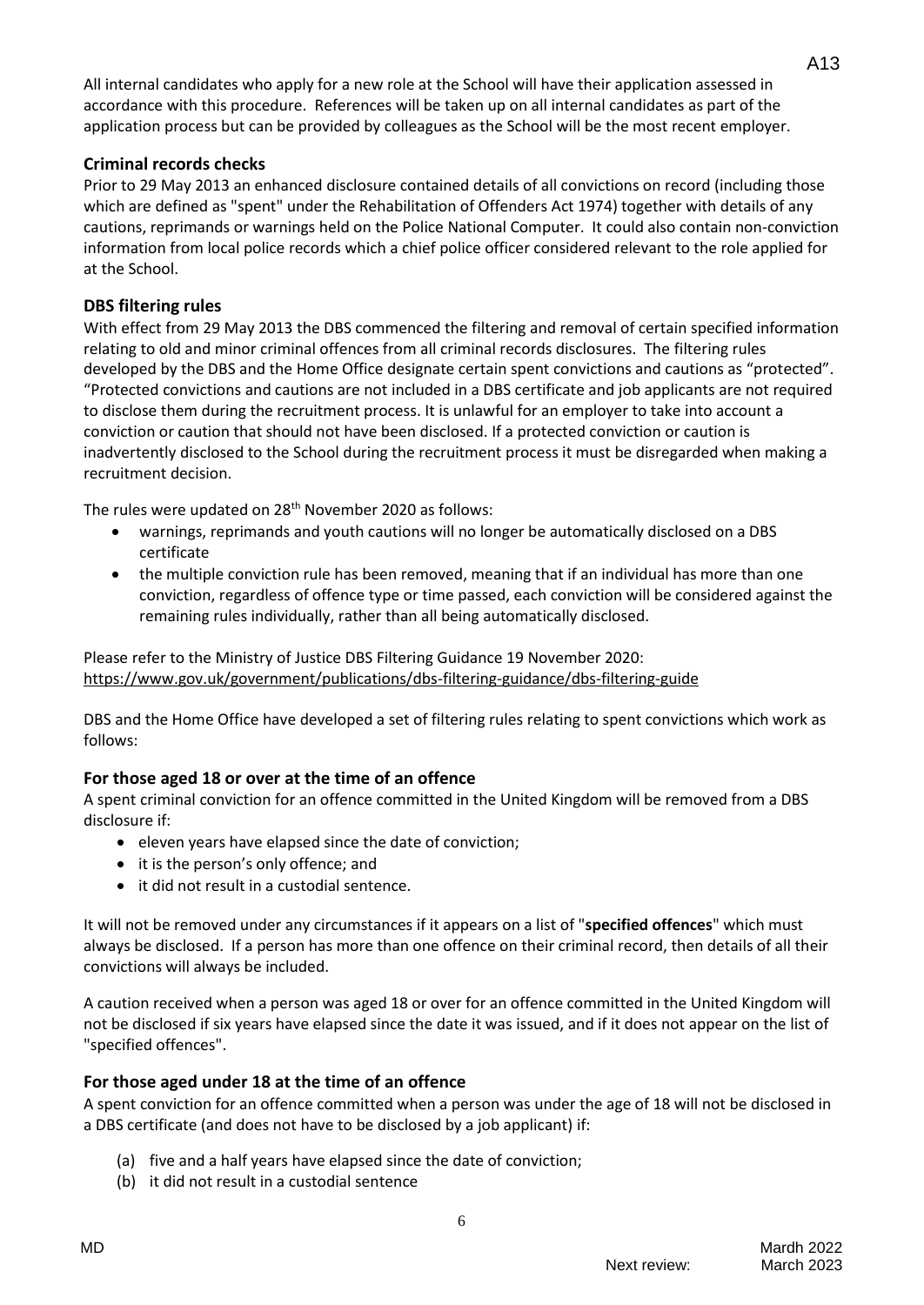(c) it was not imposed for a "specified offence"

Again, the conviction will not be removed under any circumstances if it appears on the list of "specified offences", or if a person has more than one offence their criminal record.

A caution received when a person was aged under 18 for an offence committed in the United Kingdom will not be disclosed if two years have elapsed since the date it was issued and if it does not appear on the list of "specified offences".

### **The list of "specified offences" which must always be disclosed**

This contains a large number of offences, which includes certain sexual, violent and other offences that are considered so serious they will always be disclosed, regardless of when they took place or of the person's previous or subsequent criminal record. The list of "specified offences" can be found at:

[https://www.gov.uk/government/publications/dbs-list-of-offences-that-will-never-be-filtered-from-a](https://www.gov.uk/government/publications/dbs-list-of-offences-that-will-never-be-filtered-from-a-criminal-record-check)[criminal-record-check](https://www.gov.uk/government/publications/dbs-list-of-offences-that-will-never-be-filtered-from-a-criminal-record-check)

### **Regulated activity**

The School applies for an enhanced disclosure from the DBS and a check of the Children's Barred List (now known as an Enhanced Check for Regulated Activity) in respect of all positions at the School which amount to "regulated activity" as defined in the Safeguarding Vulnerable Groups Act 2006 (as amended by the Protection of Freedoms Act 2012). The purpose of carrying out an Enhanced Check for Regulated Activity is to identify whether an applicant is barred from working with children by inclusion on the Children's Barred List and to obtain other relevant suitability information. Any position undertaken at, or on behalf of the School will amount to "regulated activity" if as a result of their work, they:

- will be responsible, on a regular basis in a school or college, for teaching, training, instructing, caring for or supervising children.
- Will be working on a regular basis where the work gives opportunity for contract with children
- Engage in intimate or personal care or any overnight activity, even if this happens only once

Roles which are carried out on an unpaid / voluntary basis will only amount to regulated activity if, in addition to the above, they are carried out on an unsupervised basis.

It is for the School to decide whether a role amounts to "regulated activity" taking into account all the relevant circumstances. However, nearly all posts at the School amount to regulated activity. Limited exceptions could include an administrative post undertaken on a temporary basis in the School office outside of term time or voluntary posts which are supervised.

### **The DBS disclosure certificate**

The Data and Barring Service issues the DBS disclosure certificate to the subject of the check only, rather than to the School. It is a condition of employment with the School that the **original** disclosure certificate is provided to the School within two weeks of it being received by the applicant.

Employment will remain conditional upon the original certificate being provided and it being considered satisfactory by the School.

#### **DBS Update Service**

Individuals can join the DBS Update Services at the point when an application for a new DBS check is made, enabling future checks to be carried out to confirm that no new information has been added to the certificate since its issue. This allows for portability of a certificate across employers. The School would still need to obtain the original certificate.

#### **Starting work pending receipt of the DBS disclosure**

check of the Children's Barred List (where the position amounts to regulated activity), have been check If there is a delay in receiving a DBS disclosure the Head has discretion to allow an individual to begin work pending receipt of the disclosure certificate. This will only be allowed if all other checks, including a clear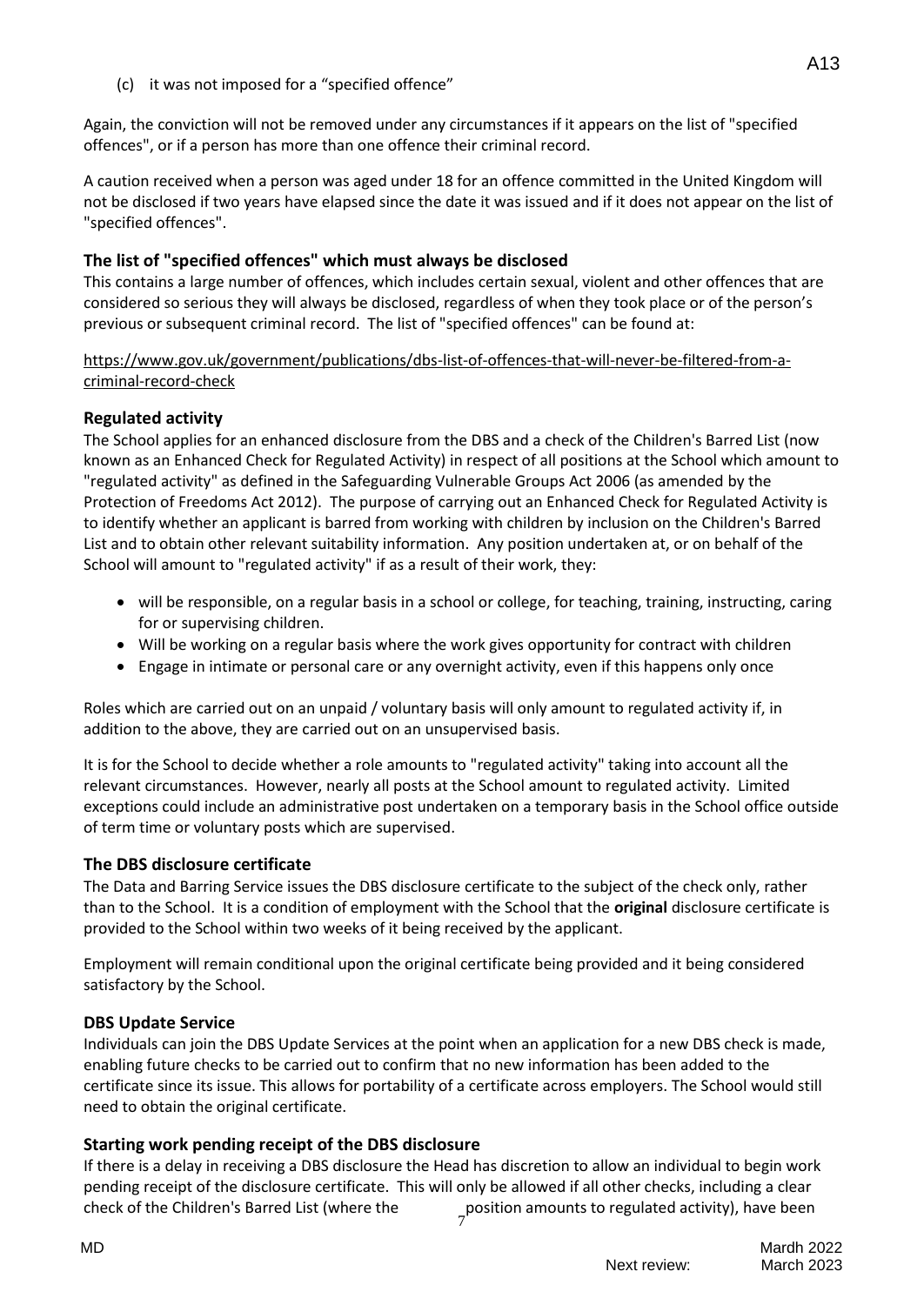completed and once appropriate supervision has been put in place.

#### Applicants moving from previous post

There is no requirement for the School to obtain an Enhanced DBS Certificate or carry out checks for any events that may have occurred outside the UK if during a period which ended not more than three months before the persons appointment, the applicant has worked, in a school in England in a post:

- Which brought the person regularly into contact with children.
- To which the person was appointed on or after 12 May 2006 and which did not bring the person regularly into contract with children or young persons.
- In another institution within the senior/further education sector in England in a post which involved the provision of education which brought the person regularly into contact with children or young persons.

Whilst there is no requirement to carry out an enhanced DBS check in the circumstances described above, the School may choose to request a new DBS. All other relevant pre-employment checks including where the individual is engaging in regulated activity with children, a barred list check will be carried out.

#### **Applicants with periods of overseas residence**

DBS checks will be requested for applicants with recent periods of overseas residence and those with little or no previous UK residence. The School will take into account the "DBS unusual addresses guide" in such circumstances: [https://www.gov.uk/government/publications/dbs-unusual-addresses-guidance/dbs](https://www.gov.uk/government/publications/dbs-unusual-addresses-guidance/dbs-unusual-addresses-guide)[unusual-addresses-guide](https://www.gov.uk/government/publications/dbs-unusual-addresses-guidance/dbs-unusual-addresses-guide)

For applicants who are living overseas, or who have lived overseas previously, obtaining a DBS certificate may be insufficient to establish their suitability to work at the School. In such cases the applicant will be required to provide additional information about their suitability from the country (or countries) in which they have lived. The School's policy is to request such information from each overseas country in which the applicant has lived for a period of three months or more in the previous five years. The School recognises that Education (Independent School Standards) Regulations 2014 do not specify that a minimum period of overseas residence is required, therefore will assesses each applicant's situation on its individual merits.

The School recognises that formal checks are not available from some countries, that they can be significantly delayed or that a response may not be provided. In such circumstances the School will seek to obtain further information from the country in question, such as:

- references from any employment held
- overseas criminal record checks (via the applicant)
- a letter from the professional regulating authority in the country (or countries) in which the applicant has worked confirming that they have not imposed any sanctions or restrictions, and or that they are aware of any reason why they may be unsuitable to teach (via the applicant)

This evidence will be considered together with information obtained through other pre-appointment checks to help assess their suitability.

Some overseas qualified teachers can apply to the RTA for the award of qualified teacher status (QTS) in England. However, this does not provide exemption from further checks being made.

If this information is not available the School will seek alternative methods of checking suitability and will undertake a risk assessment that supports informed decision making. The School will also consider circumstances that lead to the restriction or sanction being imposed when considering a candidate's suitability for employment.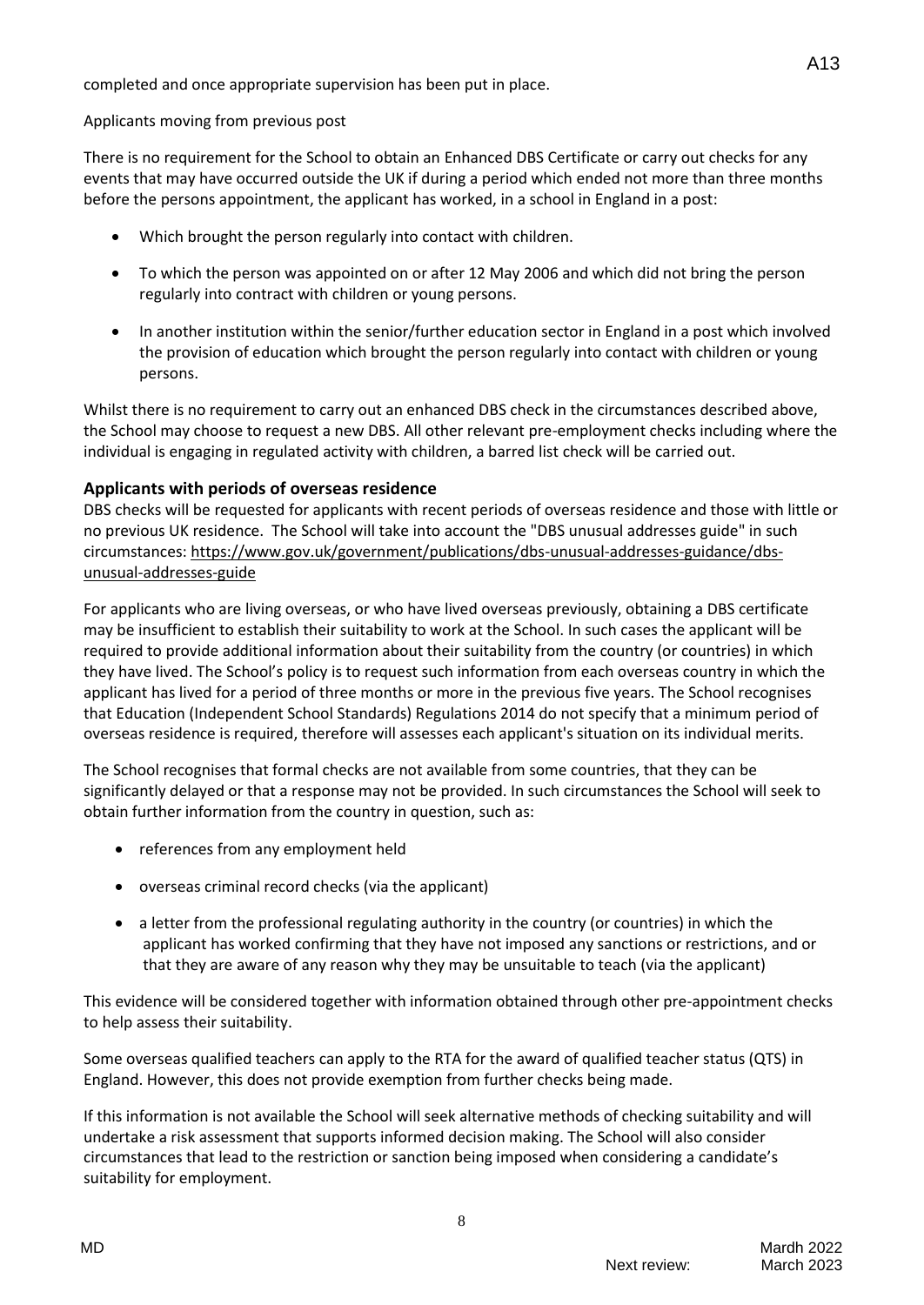Work can only commence once sufficient overseas information has been received and only if the School has considered that information and confirmed that the applicant is suitable to commence work at the School.

### **Prohibition from teaching check**

The School is required to check whether staff who carry out "teaching work" are prohibited from doing so. The School uses the Teaching Regulation Agency's (TRA) Employer Access Service to verify any award of qualified teacher status (QTS) and the completion of teacher induction or probation.

In addition, the School asks all applicants for roles which involve "teaching work" (and their referees) to declare in the self-declaration form if shortlisted for interview whether they have ever been referred to, or are the subject of a sanction, restriction or prohibition issued by, the TRA or other equivalent body in the UK.

It is the School's position that this information must be provided in order to fully assess the suitability of an applicant for a role which involves "teaching work". Where an applicant is not currently prohibited from teaching but has been the subject of a referral to, or hearing before, the TRA (or other equivalent body) whether or not that resulted in the imposition of a sanction, or where a sanction has lapsed or been lifted, the School will consider whether the facts of the case render the applicant unsuitable to work at the School.

The School carries out this check, and requires associated information, for roles which involve "teaching work". In doing so the School applies the definition of "teaching work" set out in the Teachers' Disciplinary (England) Regulations 2012 which states that the following activities amount to "teaching work":

- planning and preparing lessons and courses for pupils
- delivering lessons to pupils
- assessing the development, progress and attainment of pupils; and
- reporting on the development, progress and attainment of pupils.

The above activities do not amount to "teaching work" if they are supervised by a qualified teacher or other person nominated by the Head. If in any doubt or if the applicant has taught previously, or may teach in future, the check will be undertaken, including for sports coaches.

#### **Individuals who have lived or worked outside the UK**

All applicants who have carried out teaching work outside of the UK the School will be asked to declare on the self-declaration form upon being shortlisted whether they have ever been referred to, or are the subject of a sanction issued by, a regulator of the teaching profession in the countries in which they have carried out teaching work. This will include checking for the existence of any sanctions issued by regulators of the teaching profession in other EEA countries using the Teaching Regulation Agency Teacher Services system.

#### **Secretary of State Section 128 Management Check**

The School is required to check whether any applicant participating in the management of an independent school is subject to a direction under section 128 of the Education and Skills Act 2008.

This check applies to appointments to the following positions made on or after 12 August 2015:

- headmaster
- teaching posts on the senior leadership team
- teaching posts which carry a departmental head role; and
- support staff posts on the senior leadership team.
- appointments to the governing body.

The relevant information is contained in the enhanced DBS disclosure certificate (which the School obtains for all posts at the School that amount to regulated activity). It can also be obtained through the Teacher Services System (TRA). The School will use either, or both, methods to obtain this information.

In addition, the School asks all applicants for management roles to declare on the self-declaration form if shortlisted for interview, whether they have ever been the subject of a referral to the Department for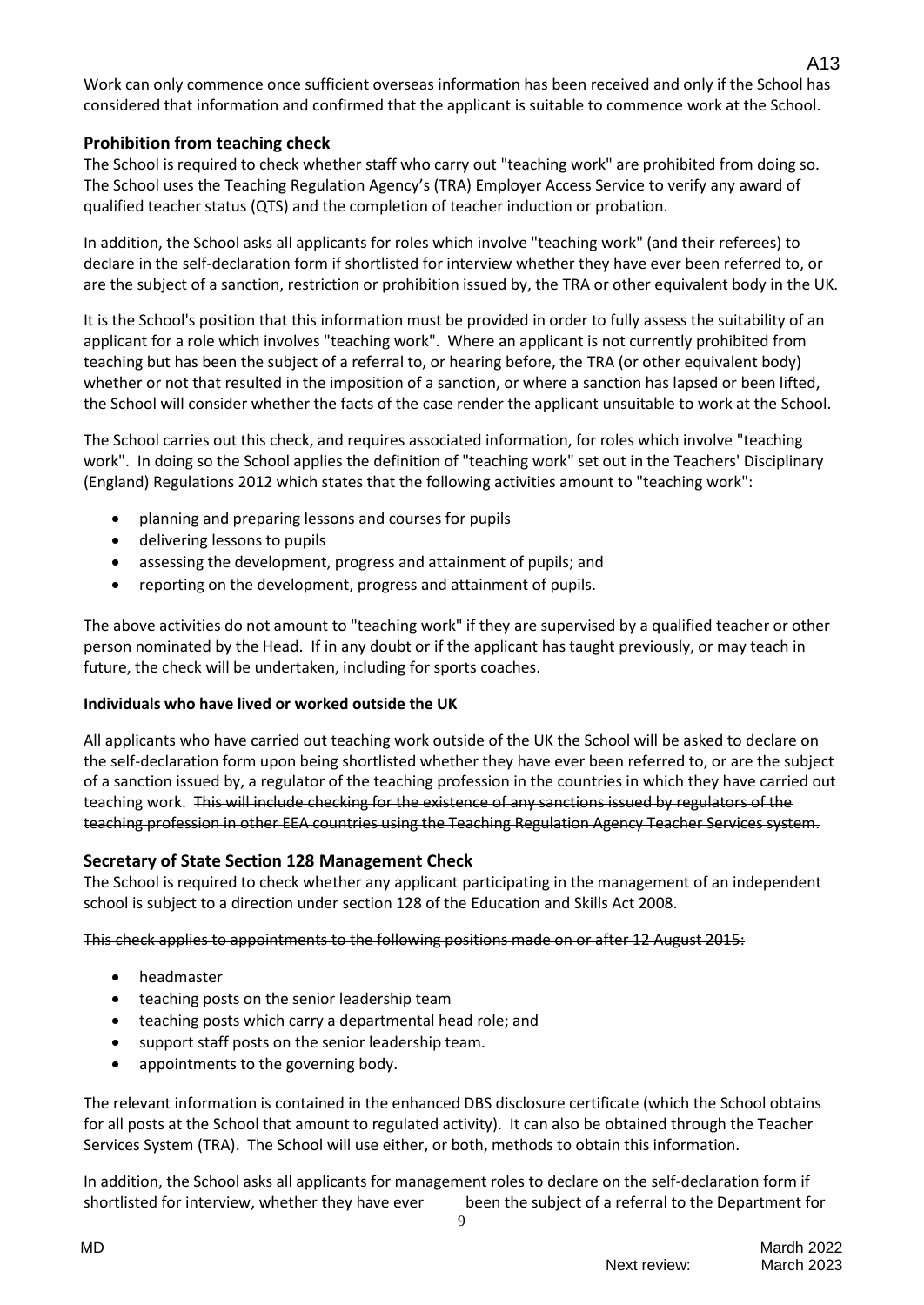Education, or are subject to a section 128 direction or any other sanction which prohibits, disqualifies or restricts them from being involved in the management of an independent school.

It is the School's position that in order to fully assess the suitability of an applicant for a management role it must be provided with the above information. Where an applicant is not currently prohibited from management but has been the subject of a referral to, or hearing before, the Department for Education or other appropriate body whether that resulted in the imposition of a section 128 direction or other sanction, or where a section 128 direction or other sanction has lapsed or been lifted, the School will consider whether the facts of the case render the applicant unsuitable to work at the School.

### **Disqualification from acting as a charity trustee or senior manager**

### **Background**

Under the Charities Act 2011 it is a criminal offence for a person to act as a trustee or senior manager of a charity when disqualified from doing so. The Charities Act 2011 sets out the grounds on which a person can be disqualified from acting as a trustee or senior manager. These include various spent and unspent criminal offences and other sanctions.

#### **Who is covered**

A person is considered to be a charity trustee if they are one of the people who have general control and management of the administration of the charity. In an independent school the trustees will typically be the governors of the school.

Senior managers include those employees who report directly to the charity trustees or have responsibility for the overall management and control of the charity's finances. At the School the disqualification rules will be applicable to all governors, the Head, Bursar and potentially other senior staff who report directly to the governors.

### **Self-declaration form**

All applicants who are shortlisted for interview to whom an offer of employment is made to carry out a relevant role in EYP or LYP will be required to complete a self-declaration form confirming whether they meet any of the criteria for disqualification under the Regulations. The School will decide whether a role is relevant and within the scope of EYP or LYP by having regard to the guidance in DUCA. Employment with the School in any relevant role will be conditional upon completion of the self-declaration form and upon the applicant not being disqualified.

The School cannot permit any person who is currently disqualified to start work in a relevant role. The School also reserves the right at its absolute discretion to withdraw an offer of employment if, in the opinion of the School, any information disclosed in the self-declaration form renders that person unsuitable to work at the School.

Applicants who have any criminal records information to disclose about themselves must also provide the following information:

- details of the order, restriction, conviction or caution and the date that this was made;
- the relevant court or body and the sentence, if any, which was imposed; and
- a copy of the relevant order or conviction.

**Applicants are not required to disclose a caution or conviction for an offence committed in the United Kingdom if it has been filtered in accordance with the DBS filtering rules.**

**For the avoidance of doubt the School does not require applicants to request any criminal records information directly from the DBS. The School only requires applicants to provide relevant information about themselves "to the best of their knowledge".**

10

**Waiver of a disqualification**

A13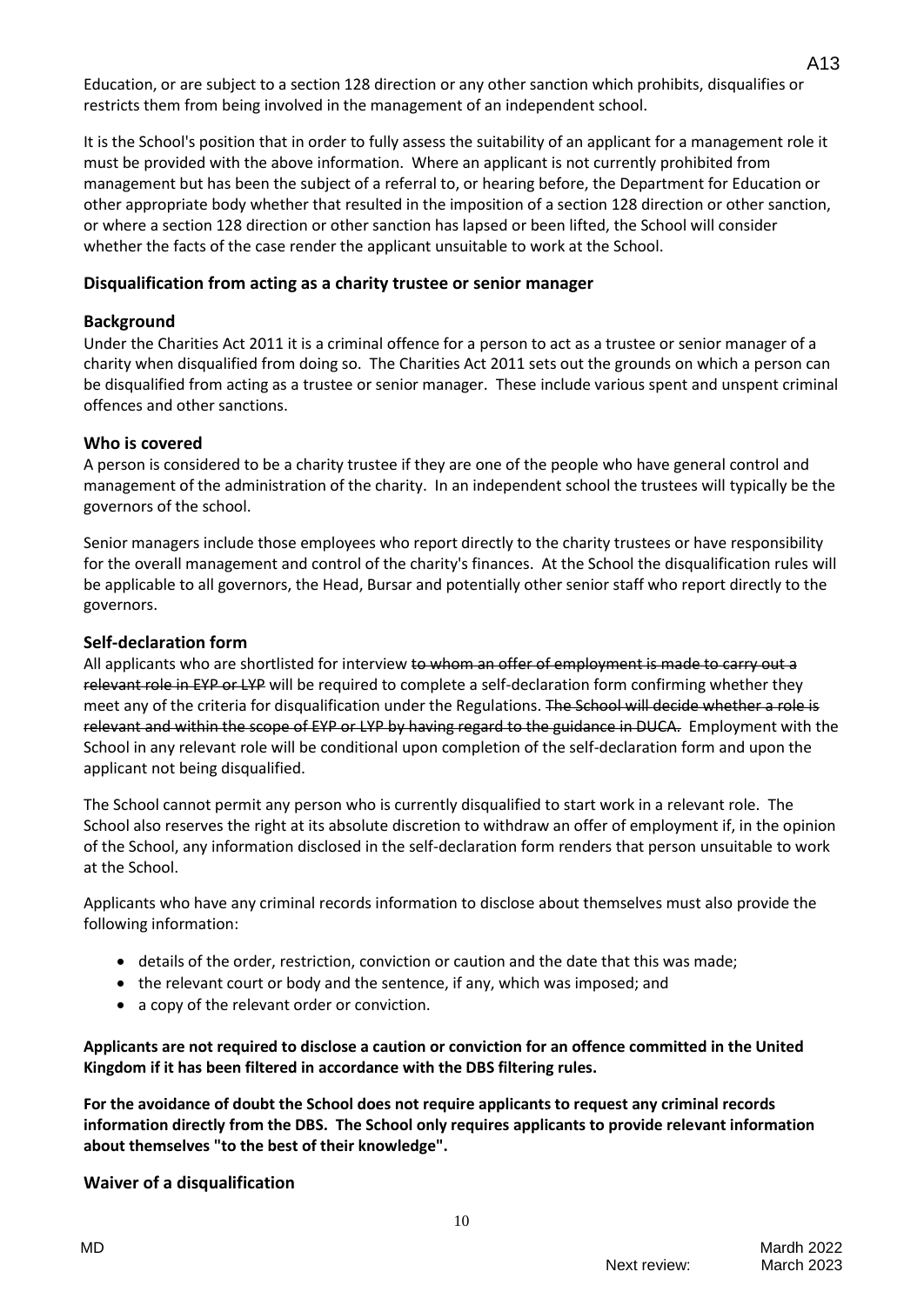A person who discloses information which appears to disqualify them from working in a relevant role may

apply to Ofsted for a waiver of the disqualification. The School may withdraw an offer of employment at its absolute discretion and is under no obligation to await the outcome of an Ofsted waiver application. If a waiver application is rejected the School will withdraw the conditional offer of employment.

### **Retention of disqualification information**

The School will securely destroy any information which is provided by an applicant which is not relevant to the childcare disqualification requirements as soon as it is established that it is not relevant. Where a person appointed to a role at the School is found to be disqualified the School will retain any relevant information only for the period it takes for a waiver application to be heard and the decision communicated to the School, after which it will be securely destroyed.

### **Continuing duty to disclose change in circumstances**

After making this declaration staff in a relevant role are under an on-going duty to inform the School if their circumstances change in a way which would mean they subsequently meet any of the criteria for disqualification. Any failure to disclose relevant information now, or of a future change in circumstances, will be treated as a serious disciplinary matter and may lead to the withdrawal of a job offer or dismissal for gross misconduct.

### **Medical fitness**

The School is legally required to verify the medical fitness of anyone to be appointed to a post at the School, after an offer of employment has been made but before the appointment can be confirmed.

It is the School's practice that all applicants to whom an offer of employment is made must complete a Health Questionnaire. The School will arrange for the information contained in the Health Questionnaire to

be reviewed by the Bursar. This information will be reviewed against the Job Description and the Person Specification for the particular role, together with details of any other physical or mental requirements of the role i.e. proposed timetable, extra- curricular activities, layout of the School etc. If the Bursar has any doubts about an applicant's fitness the School will consider reasonable adjustments in consultation with the applicant. The School may also seek a further medical opinion from a specialist or request that the applicant undertakes a full medical assessment.

Successful applicants will be required to sign a declaration of medical fitness confirming that there are no reasons, on grounds of mental or physical health, why they should not be able to discharge the responsibilities required by the role. If an applicant prefers to discuss this with the School instead, or to attend an occupational health assessment to consider their fitness for the role, they should speak to the Bursar so that appropriate arrangements can be made.

The School is aware of its duties under the Equality Act 2010. No job offer will be withdrawn without first consulting with the applicant, obtaining medical evidence, considering reasonable adjustments and suitable alternative employment.

### **Contractors and agency staff**

The School must complete the same checks for contractors and their employees undertaking regulated activity at the School as it does for its own employees. The School requires written confirmation from the contractor that it has completed these checks on all of those individuals whom it intends will work at the School before any such individual can commence work at the School.

Agencies who supply staff to the School must also complete the pre-employment checks which the School would otherwise complete for its staff. Again, the School requires confirmation that these checks have been completed before an individual can commence work at the School.

The School will independently verify the identity of individuals supplied by contractors or an agency and requires the provision of the DBS disclosure certificate before those individuals can commence work at the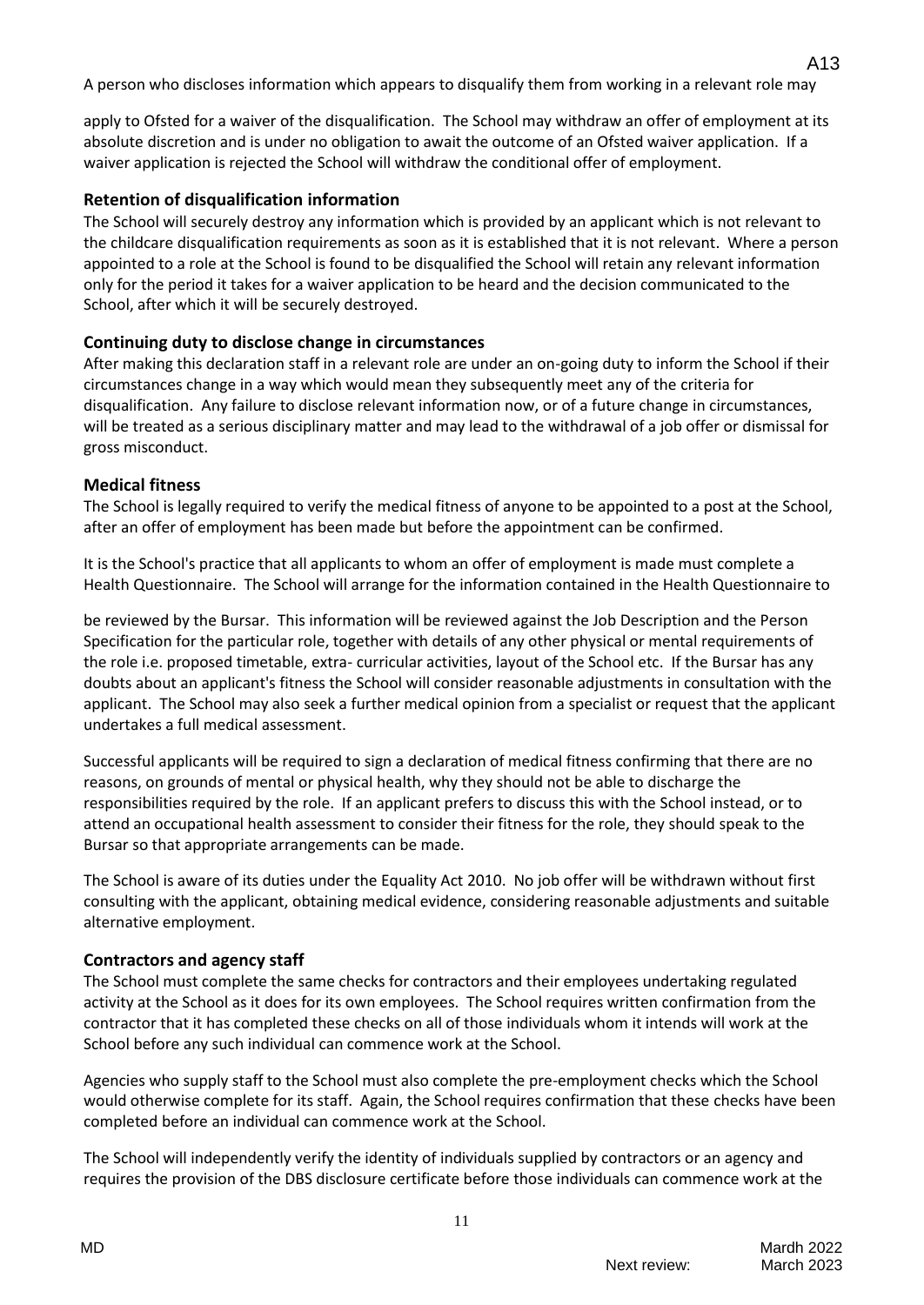### **Volunteers**

The School will request an enhanced DBS disclosure and Children's Barred List information on all volunteers undertaking regulated activity with pupils at or on behalf of the School.

The School will request an enhanced DBS disclosure without Children's Barred List information on all volunteers who do not undertake regulated activity. This is likely to be because their volunteering duties are subject to regular, day to day supervision by a fully checked member of staff or by a volunteer who the School has deemed appropriate to supervise and ensure the safety of those pupils in their care.

Under no circumstances will the School permit an unchecked volunteer to have unsupervised contact with pupils.

It is the School's policy that a new DBS certificate is required for volunteers who will engage in regulated activity but who have not been involved in any activities with the School for three consecutive months or more. Those volunteers who are likely to be involved in activities with the School on a regular basis may be required to sign up to the DBS update service as this permits the School to obtain up to date criminal records information without delay prior to each new activity in which a volunteer participates.

In addition the School will seek to obtain such further suitability information about a volunteer as it considers appropriate in the circumstances. This may include (but is not limited to the following):

- formal or informal information provided by staff, parents and other volunteers
- character references from the volunteer's place of work or any other relevant source; and
- an informal safer recruitment interview.

### **Visiting speakers and the Prevent Duty**

The Prevent Duty Guidance requires the School to have clear protocols for ensuring that any visiting speakers, whether invited by staff or by pupils, are suitable and appropriately supervised.

The School is not permitted to obtain a DBS disclosure or Children's Barred List information on any visiting speaker who does not engage in regulated activity at the School or perform any other regular duties for or on behalf of the School.

All visiting speakers will be subject to the School's usual visitor's protocol. This will include signing in and out at Reception, the wearing of a visitors badge at all times and being escorted by a fully vetted member of staff between appointments.

Speakers from outside school are checked ahead of time to ensure that they will not use extremist material or footage within their presentation (using google search, checking the companies/charity who they work for, and only using tried and tested speakers who come recommended).

In fulfilling its Prevent Duty obligations the School does not discriminate on the grounds of race, colour, nationality, ethnic or national origin, religion or religious belief, sex or sexual orientation, marital or civil partner status, disability or age.

### **Policy on recruitment of ex-offenders**

#### **Background**

The School will not unfairly discriminate against any applicant for employment on the basis of conviction or other details disclosed. The School makes appointment decisions on the basis of merit and ability. If an applicant has a criminal record this will not automatically bar them from employment with the School.

All positions within the School are exempt from the provisions of the Rehabilitation of Offenders Act 1974. All applicants must therefore declare all previous convictions and cautions, including those which would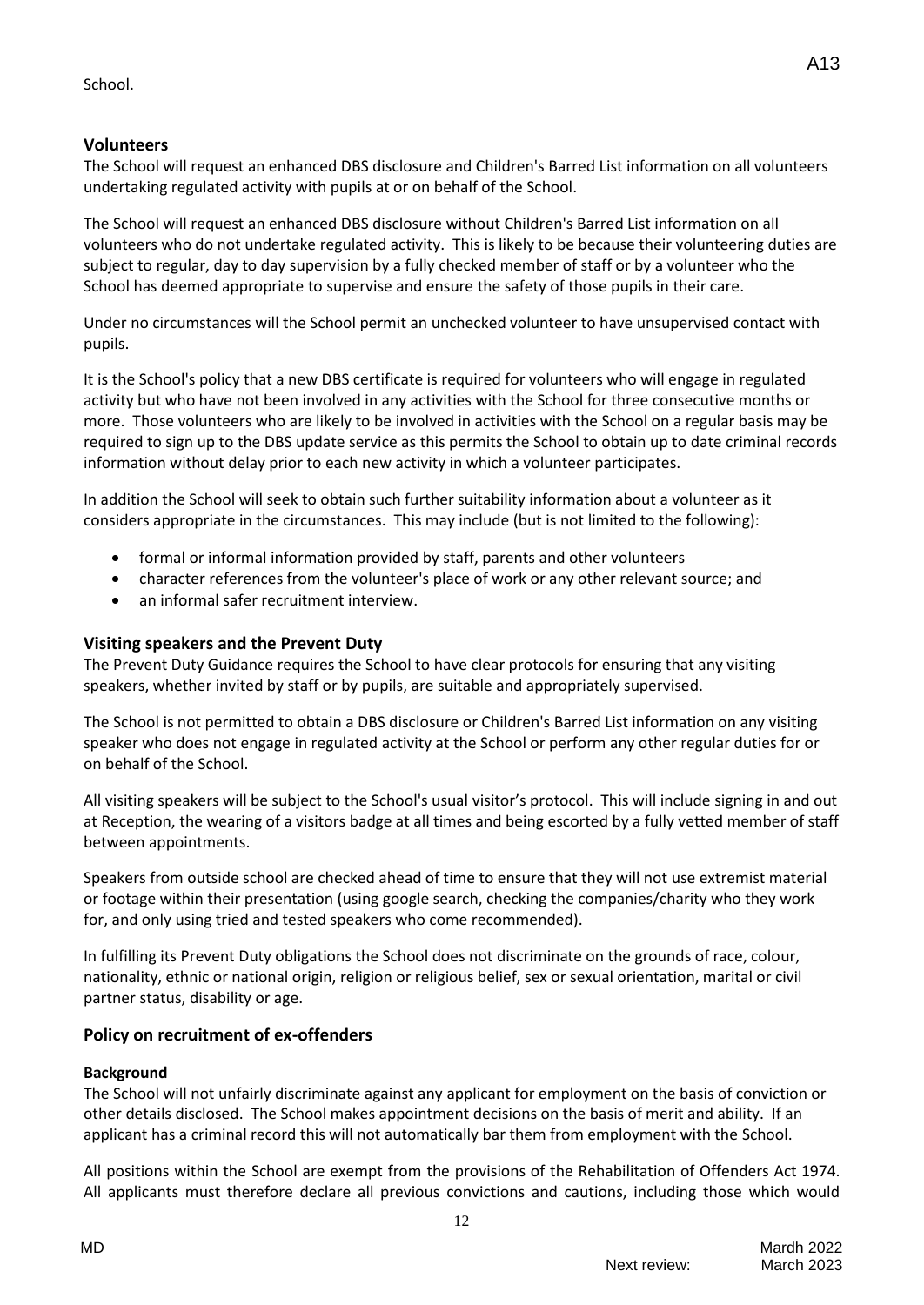normally be considered "spent" except those received for an offence committed in the United Kingdom if it has been filtered in accordance with the DBS filtering rules.

A failure to disclose a previous conviction (which should be declared) may lead to an application being rejected or, if the failure to disclose is discovered after employment has started, may lead to summary dismissal on the grounds of gross misconduct. A failure to disclose a previous conviction may also amount to a criminal offence.

It is unlawful for the School to employ anyone who is barred from working with children. It is a criminal offence for any person who is barred from working with children to apply for a position at the School. The School will make a report to the police and / or the DBS if:

- it receives an application from a barred person
- it is provided with false information in, or in support of an applicant's application; or
- it has serious concerns about an applicant's suitability to work with children.

#### **Assessment criteria**

In the event that relevant information (whether in relation to previous convictions or otherwise) is volunteered by an applicant during the recruitment process or obtained through a disclosure check, the School will consider the following factors before reaching a recruitment decision:

- whether the conviction or other matter revealed is relevant to the position in question
- the seriousness of any offence or other matter revealed
- the length of time since the offence or other matter occurred
- whether the applicant has a pattern of offending behaviour or other relevant matters
- whether the applicant's circumstances have changed since the offending behaviour or other relevant matters; and
- the circumstances surrounding the offence and the explanation(s) offered by the applicant.
- If the post involves regular contact with children, it is the School's normal policy to consider it a high risk to employ anyone who has been convicted at any time of any the following offences:
- murder, manslaughter, rape, other serious sexual offences, grievous bodily harm or other serious acts of violence; or
- serious class A drug related offences, robbery, burglary, theft, deception or fraud.

If the post involves access to money or budget responsibility, it is the School's normal policy to consider it a high risk to employ anyone who has been convicted at any time of robbery, burglary, theft, deception or fraud.

If the post involves some driving responsibilities, it is the School's normal policy to consider it a high risk to employ anyone who has been convicted of drink driving within the last ten years.

#### **Assessment procedure**

In the event that relevant information (whether in relation to previous convictions or otherwise) is volunteered by an applicant during the recruitment process or obtained through a disclosure check, the School will carry out a risk assessment by reference to the criteria set out above. The assessment form must be signed by the Bursar or Head of the School before a position is offered or confirmed.

If an applicant wishes to dispute any information contained in a disclosure, they may do so by contacting the DBS. In cases where the applicant would otherwise be offered a position were it not for the disputed information, the School may, where practicable and at its discretion, defer a final decision about the appointment until the applicant has had a reasonable opportunity to challenge the disclosure information.

### **Retention and security of disclosure information**

The School's policy is to observe the guidance issued or supported by the DBS on the use of disclosure information.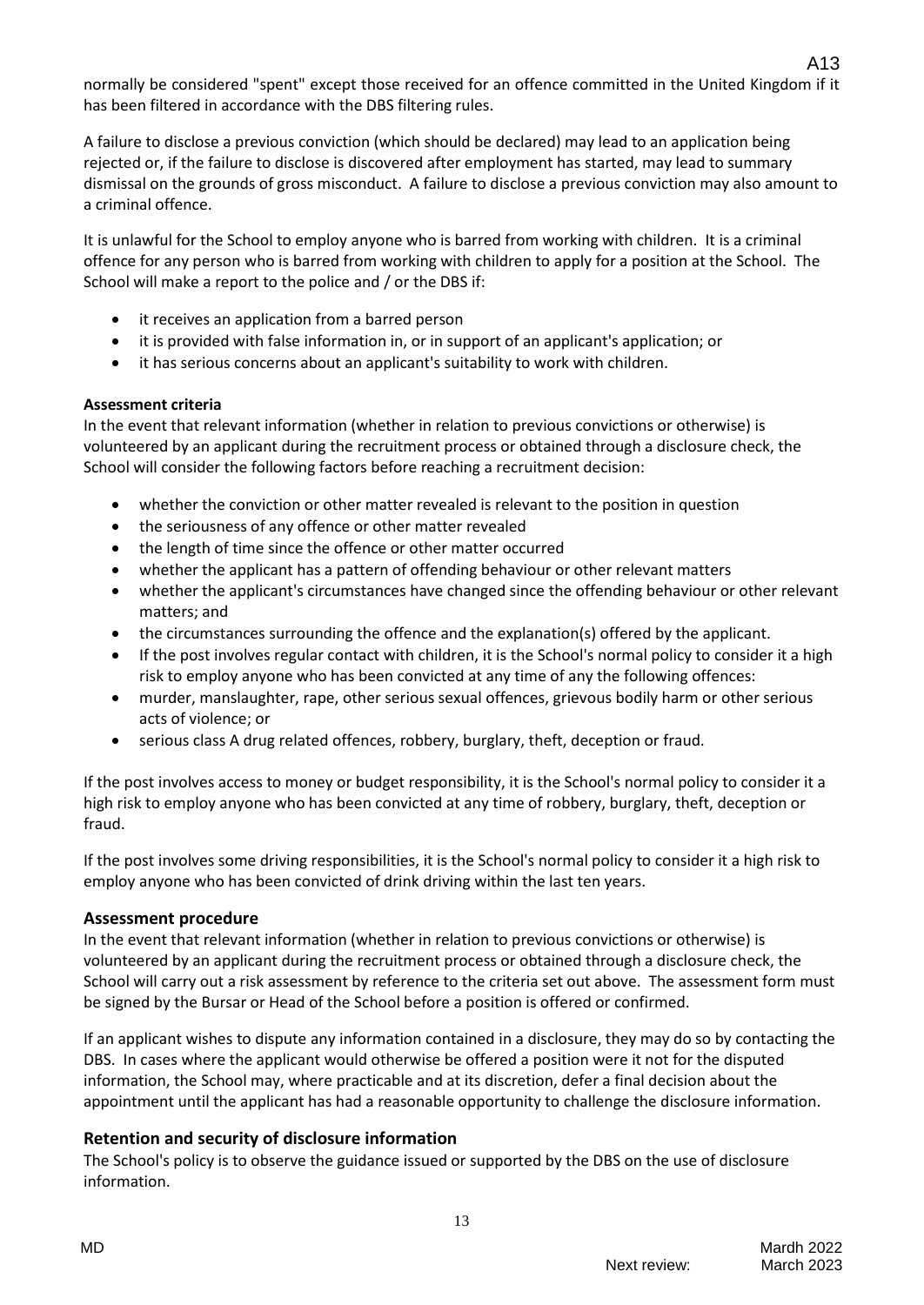activities.

The same policy applies to any suitability information obtained about volunteers involved with School

### **Whistleblowing and Performance Reviews**

All staff are trained so that they understand they are expected and encouraged to raise concerns they have, whether related to the safeguarding and welfare of pupils, the conduct of staff or other matters, during the course of their employment in accordance with the School's polices (including the whistleblowing policy, the safeguarding policy and the Staff code of conduct). Safeguarding children is at the centre of the School's culture and is accordingly considered formally during staff performance development reviews and appraisal.

### **Referrals to the DBS and Teaching Regulation Agency (TRA)**

This policy is primarily concerned with the promotion of safer recruitment and details the pre-employment checks that will be undertaken prior to employment being confirmed. Whilst these are pre-employment checks the School also has a legal duty to make a referral to the DBS in circumstances where an individual:

- has applied for a position at the School despite being barred from working with children; or
- has been removed by the School from working in regulated activity (whether paid or unpaid), or has resigned prior to being removed, because they have harmed, or pose a risk of harm to, a child.

If the individual referred to the DBS is a teacher, the School may also decide to make a referral to the Teaching Regulation Agency (TRA).

### **School Child Protection Policy**

Chafyn Grove School has a child centred approach to safeguarding and recognise that it is their responsibility to provide a secure and caring environment so that every pupil can learn in safety. The School provides induction training for all staff including Governors, volunteers and supply staff and annual refresher training during inset in September. The latest copy of the School's Safeguarding Policy and Keeping Children Safe in Education can be found on the School website.

### **Job Applicant Privacy Notice (GDPR) Data Protection**

The School is legally required to carry out the pre-appointment checks detailed in this procedure. Staff and prospective staff will be required to provide certain information to the School to enable the School to carry out the checks that are applicable to their role. The School will also be required to provide certain information to third parties, such as the Disclosure and Barring Service and the Teaching Regulation Agency (previously known as the National College for Teaching and Leadership (**NCTL**)). Failure to provide requested information may result in the School not being able to meet its employment, safeguarding or legal obligations. The School will process personal information in accordance with its Staff Privacy Notice.

### **Data Protection Principles**

In relation to your personal data, we will:

- Process it fairly, lawfully and in a clear, transparent way
- Collect your data only for reasons that we find proper for the course of your employment
- Only use it in the way that we have told you about
- Ensure it is correct and up to date
- Keep your data for only as long as we need it
- Process it in a way that ensure it will not be used for anything that you are not aware of or have consented to

### **How we collect your data**

We collect data about you in a variety of ways including the information you would normally include in an application form, cover letter, references or notes made during the recruitment interview. Further information will be collected directly from you when you complete forms at the start of your employment, for example, bank and next of kin details. Other details may be in the form of official documentation such as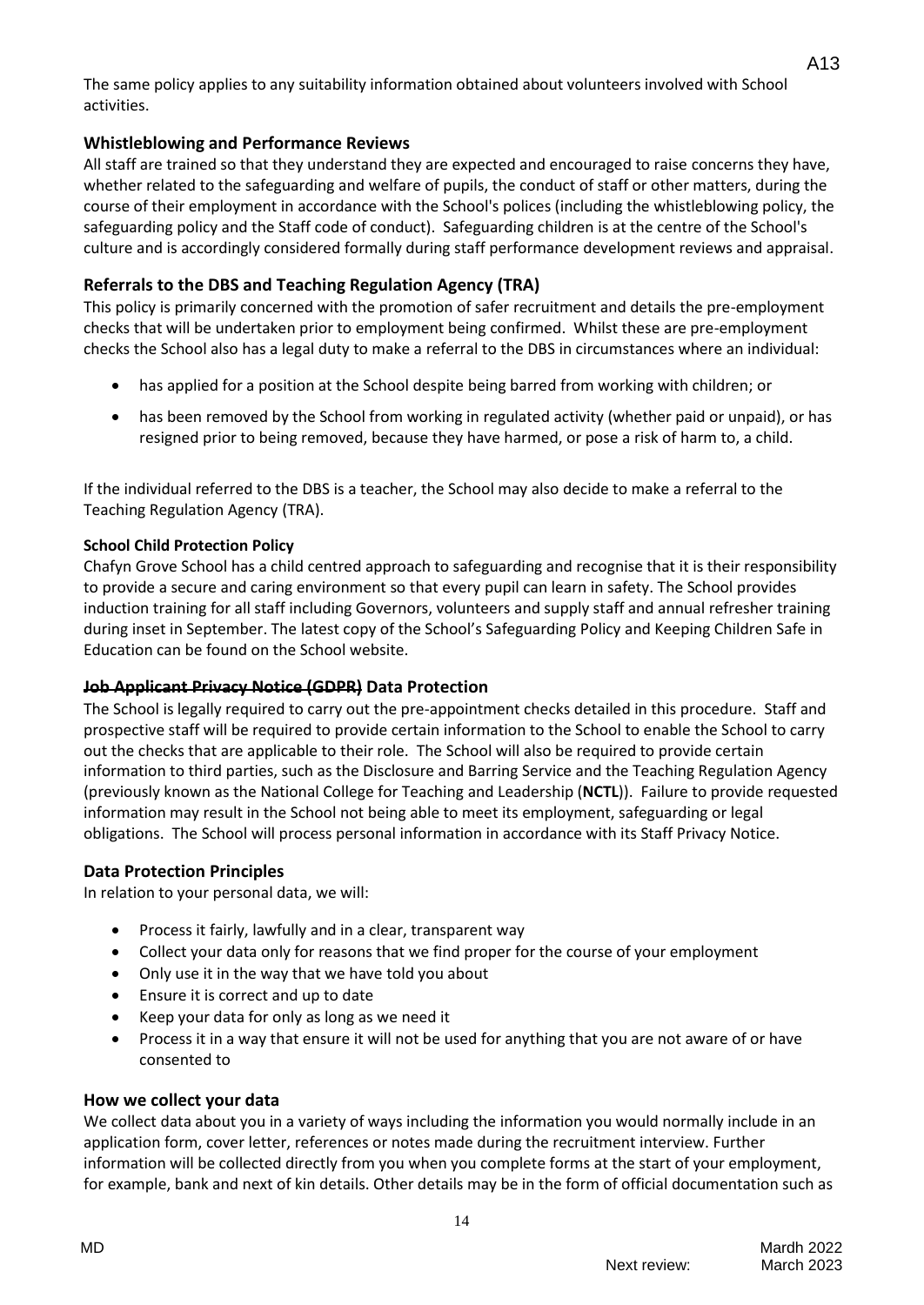your driving licence, passport or other right to work evidence.

In some cases, we will collect date about you from third parties, such as employment agencies, former employers whether gather references.

Personal data is kept in confidential personnel files within the School's HR department and IT systems.

#### **Sharing your data**

Your data will be shared with colleagues within the School where it is necessary for them to undertake their duties with regard to recruitment. This includes the Bursary department, Bursar, Head or any member of the Senior Management Team responsible for interviewing you.

### **Retention of data**

In-line with data protection principles, we only keep your data for as long as we need it for and this will depend on whether you are successful in obtaining employment with us. If you application is not successful and we have not sought consent or you have not provided consent upon our request to keep you data for the purpose of future suitable job vacancies, we will keep your data for 6 months once the recruitment exercise ends. Your data will be professionally shredded and destroyed.

If your application is successful, your data will be kept and transferred to the systems we administer for employees. We have a separate privacy notice for employees, which will be provided to you.

### **Your rights in relation to your data**

The law on data protection gives you certain rights in relation to the data we hold on you. These are:

- the right to be informed. This means that we must tell you how we use your data, and this is the purpose of this privacy notice
- the right of access. You have the right to access the data that we hold on you. To do so, you should make a subject access request
- the right for any inaccuracies to be corrected. If any data that we hold about you is incomplete or inaccurate, you are able to require us to correct it
- the right to have information deleted. If you would like us to stop processing your data, you have the right to ask us to delete it from our systems where you believe there is no reason for us to continue processing it
- the right to restrict the processing of the data. For example, if you believe the data we hold is incorrect, we will stop processing the data (whilst still holding it) until we have ensured that the data is correct
- the right to portability. You may transfer the data that we hold on you for your own purposes
- the right to object to the inclusion of any information. You have the right to object to the way we use your data where we are using it for our legitimate interests
- the right to regulate any automated decision-making and profiling of personal data. You have a right not to be subject to automated decision making in way that adversely affects your legal rights.

Where you have provided consent to our use of your data, you also have the unrestricted right to withdraw that consent at any time. Withdrawing your consent means that we will stop processing the data that you had previously given us consent to use. There will be no consequences for withdrawing your consent. However, in some cases, we may continue to use the data where so permitted by having a legitimate reason for doing so.

If you wish to exercise any of the rights explained above, please contact the School Bursar on [bursar@chafyngrove.co.uk](mailto:bursar@chafyngrove.co.uk)*.*

### **Making a complaint**

The supervisory authority in the UK for data protection matters is the Information Commissioner (ICO). If you

A13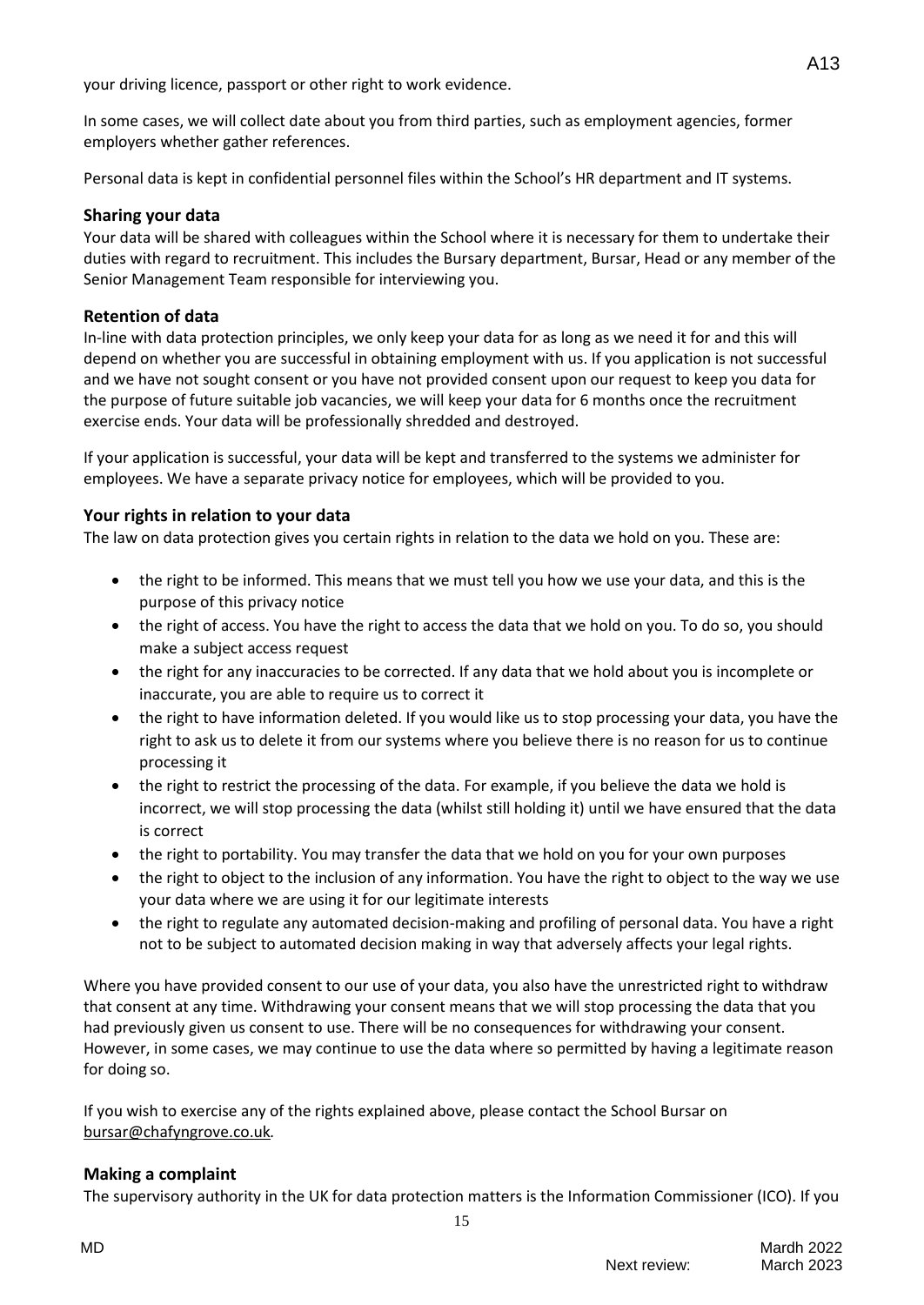think your data protection rights have been breached in any way by us, you are able to make a complaint to the ICO.

### **Queries**

If an applicant has any queries on how to complete the application form or any other matter he / she should contact the Bursar.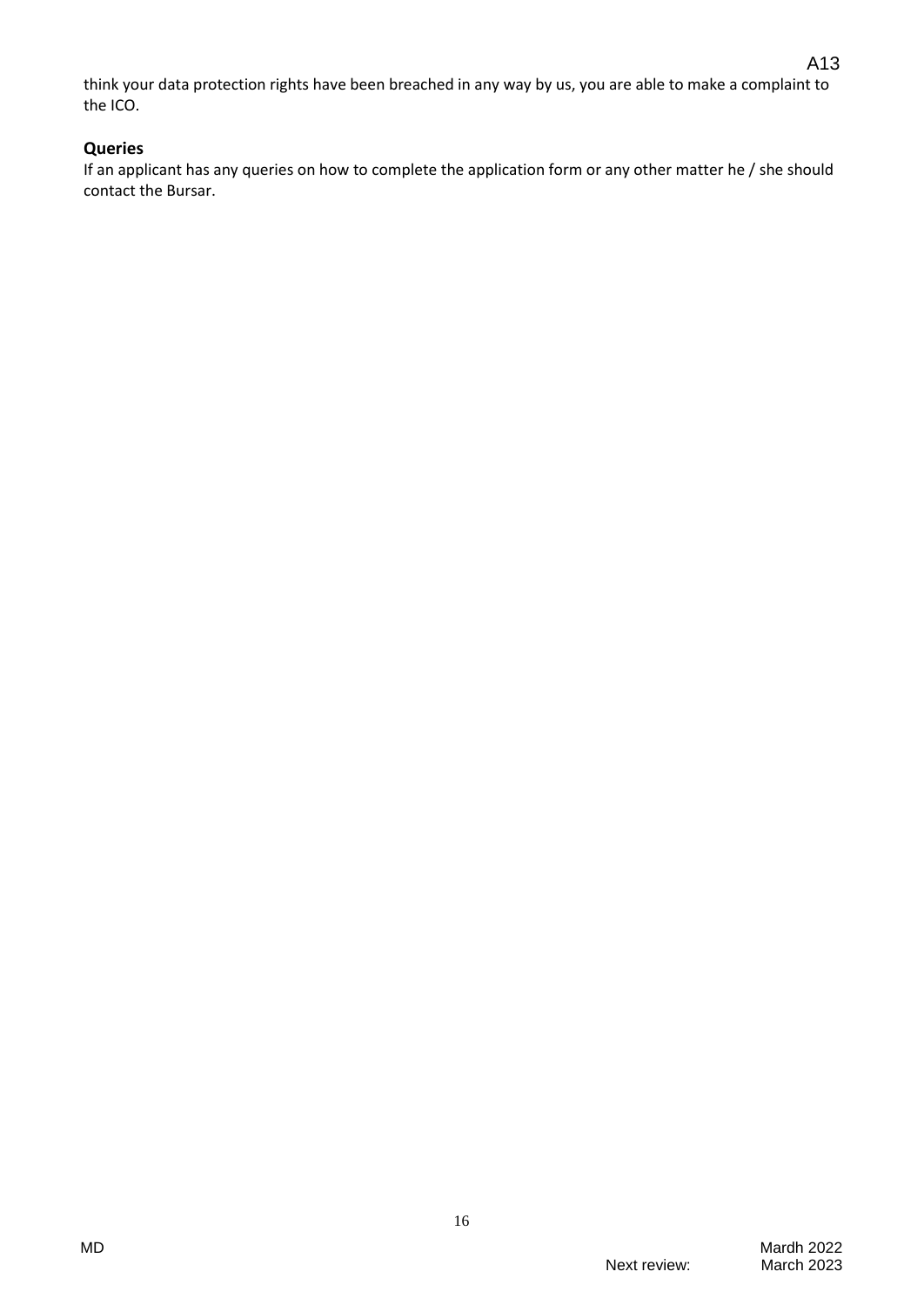#### **Group 1: primary identity documents**

current valid passport

biometric residence permit (UK)

current driving licence (photocard - full or provisional (UK / Isle of Man / Channel Islands and EEA)

birth certificate - issued within 12 months of birth (UK, Isle of Man and Channel Islands - including those issued by UK authorities overseas, such as Embassies, High Commissions and HM Forces)

adoption certificate (UK and Channel Islands)

#### **Group 2a: trusted government documents**

current driving licence (photocard - full or provisional (all countries outside the EEA excluding Isle of Man and Channel Islands)

current driving licence (paper version; UK / Isle of Man / Channel Islands and EEA; full or provisional)

birth certificate - issued after time of birth (UK, Isle of Man and Channel Islands)

marriage / civil partnership certificate (UK and Channel Islands)

immigration document, visa or work permit (issued by a country outside the EEA. Valid only for roles whereby the applicant is living and working outside of the UK. Visa / permit must relate to the non EEA country in which the role is based)

17

HM Forces ID card (UK)

fire arms licence (UK, Channel Islands and Isle of Man)

All driving licences must be valid.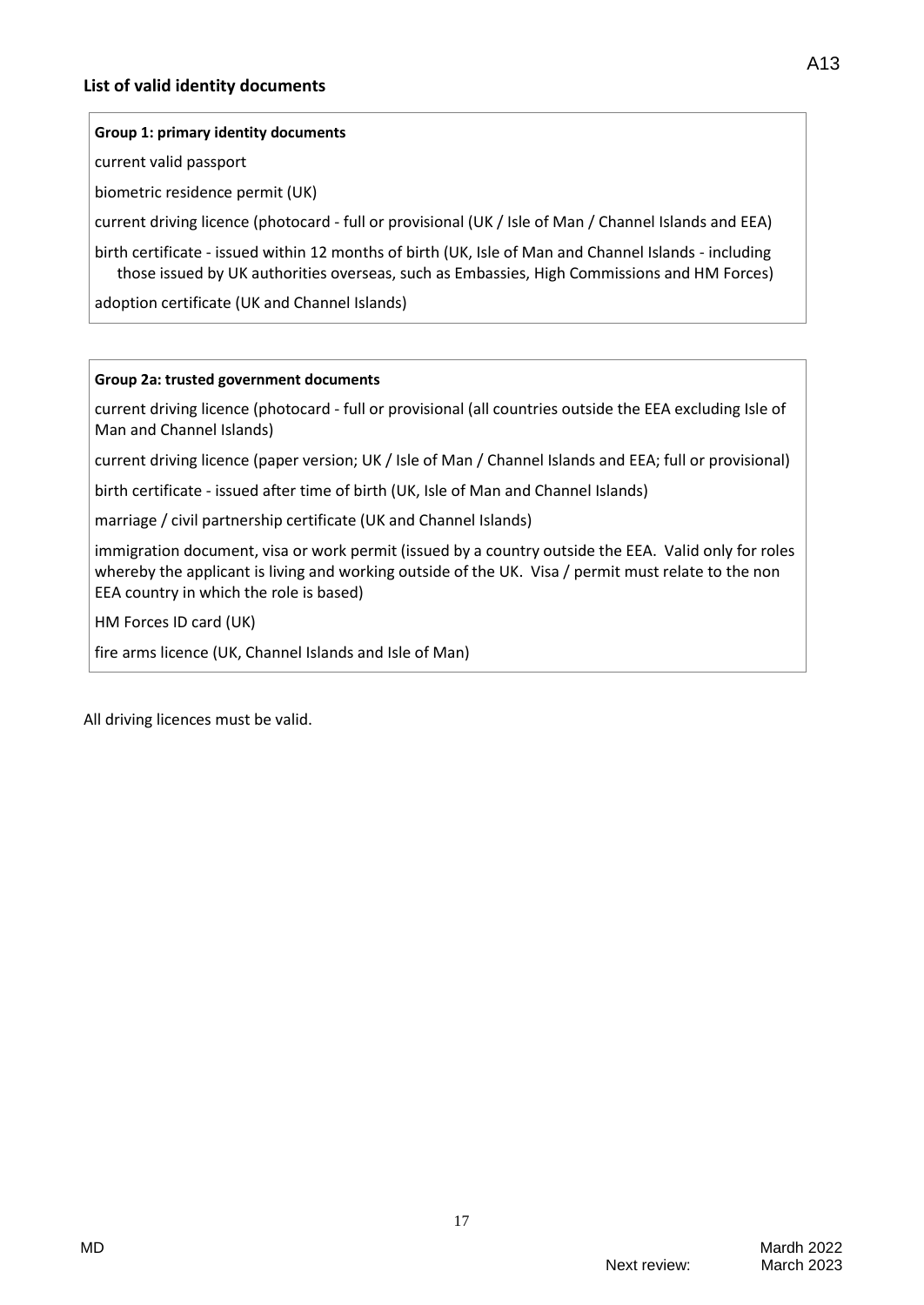

## **Chafyn Grove School SAFER RECRUITMENT PROCEDURE**

|         | <b>Before Recruitment:</b>                                                          | <b>Completed</b><br>by | <b>Date</b> |
|---------|-------------------------------------------------------------------------------------|------------------------|-------------|
| Step 1  | Job assessment: Head/Bursar to review whether a new post is required or             |                        |             |
|         | whether the role of the job could be delegated to others?                           |                        |             |
| Step 2  | Job description: HR to prepare including details of the engagement in               |                        |             |
|         | regulated activities relevant to children and other safeguarding                    |                        |             |
|         | responsibilities                                                                    |                        |             |
| Step 3  | Person specification: HR to prepare including safeguarding responsibilities         |                        |             |
| Step 4  | Salary: Head/Bursar to agree and notify HR/payroll.                                 |                        |             |
| Step 5  | Job advert: ensure commitment to safeguarding and promoting the welfare             |                        |             |
|         | of children.                                                                        |                        |             |
| Step 6  | Candidate information pack: to include recruitment, selection and disclosure        |                        |             |
|         | procedure and policy and the school's safeguarding policy (or provide a link        |                        |             |
|         | to the website for access).                                                         |                        |             |
| Step 7  | Interview panel: agree panel of at least two members of staff to include at         |                        |             |
|         | least one person who is trained in safer recruitment.                               |                        |             |
| Step 8  | Interview assessment: prepare an interview assessment form of questions or          |                        |             |
|         | tasks including safeguarding questions.                                             |                        |             |
|         | <b>Selecting for interview:</b>                                                     | <b>Completed</b><br>by | <b>Date</b> |
| Step 9  | Short list: interview panel to prepare short list for all candidates to be          |                        |             |
|         | selected for interview.                                                             |                        |             |
| Step 10 | Invite for interview: HR to write to all candidates to invite to interview and      |                        |             |
|         | send self declaration form to be returned before interview.                         |                        |             |
| Step 11 | <b>References:</b> HR to obtain at least two references on short listed candidates. |                        |             |
|         | The only exception is where an applicant has indicated on their application         |                        |             |
|         | form they do not wish their current employer to be contacted. A reference is        |                        |             |
|         | required from the last time an applicant worked with children. References           |                        |             |
|         | are also required for internal applicants.                                          |                        |             |
| Step 12 | Rejected candidates: HR to write to rejected candidates not shortlisted to          |                        |             |
|         | advise them that they have not been selected for interview.                         |                        |             |
|         | <b>Interview &amp; Selection:</b>                                                   | <b>Completed</b><br>by | <b>Date</b> |
| Step 13 | Self Declaration & References: are to be assessed prior to interview by the         |                        |             |
|         | interview panel, along with any gaps in employment or inconsistencies.              |                        |             |
| Step 14 | Assessment form: interview panel to write notes and comments on an                  |                        |             |
|         | interview assessment form for each applicant ensuring a fair and balanced           |                        |             |
|         | assessment of each candidate.                                                       |                        |             |
| Step 15 | Offer of employment: HR to send letter of appointment, subject to the               |                        |             |
|         | satisfactory completion of all recruitment checks and an Enhanced                   |                        |             |
|         | DBS/Barred list check (if applicable). Contract of employment and                   |                        |             |
|         | employment staff handbook to be issued.                                             |                        |             |